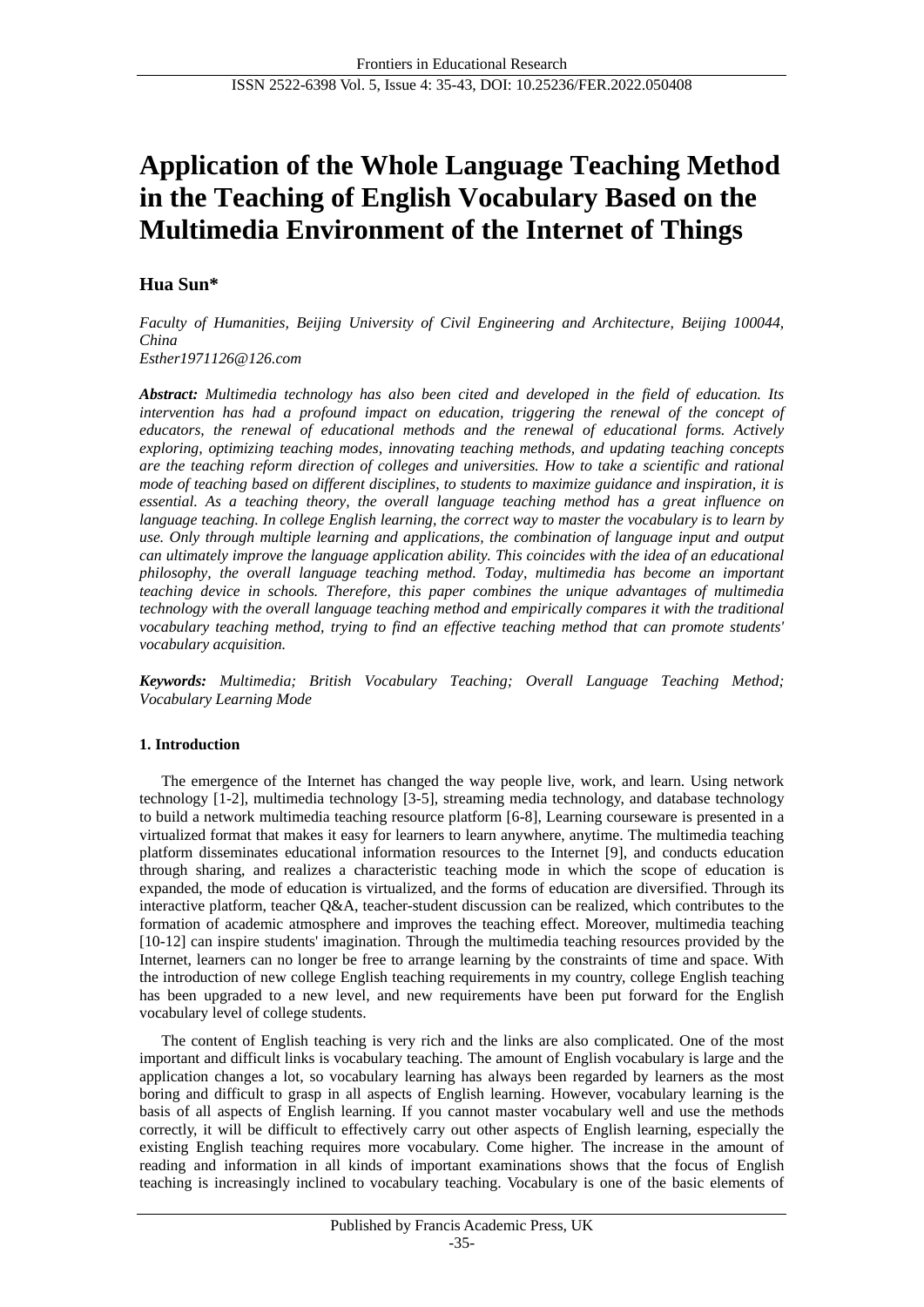language [13]. If you do not master the vocabulary, you can't talk about learning language. As the famous British linguist D.A. Wilkins said: "Without grammar, people can't express a lot of things, and without words, people can't express anything." To be proficient in using the language, you must first master the vocabulary. Using multimedia visual means focus on vocabulary, primary and secondary, and teaching in context. Modern teaching emphasizes practical results and methods [14-16] to complement each other. Through the visualization, concrete and contextual teaching methods of vocabulary teaching, it can speed up the direct connection between the students' minds and the objective things, thus truly cultivating students' communicative competence. Of course, do not put every word on average, focus on the key points, and strive to let students master their sounds, shapes, and meanings, but also master their fixed collocations, polysemy and synonyms, synonyms, antonyms, etc.; for words that are not frequently used, etc., it is easy to take them. Of course, you cannot talk about vocabulary in isolation. You should pay attention to the context and follow the principle of "words are not separated from sentences, and sentences are not divorced." It is best to select examples related to the text.

The emergence of the Whole Language Teaching Method in the United States dates to the mid-1970s, and has attracted widespread attention in the language teaching community since the 1980s [17]. Its main advocate, Goodman (1986), believes that the promotion of the overall language teaching method is the most extensive mass pedagogy reform that has emerged in the US education community to date [18-20]. It has absorbed many research results, including constructivist psychology [21-23], functional linguistics [24-25], psycholinguistics [26], and sociolinguistics [27]. They advocate the use of these scientific theories to study how humans use language to complete communication tasks. If this educational concept penetrates into vocabulary teaching, it will be a great help to change the difficult situation of students' vocabulary learning.

As a student-centered approach, it focuses on the cultivation and development of students' comprehensive language skills. Only by accurately mastering the language can they be used flexibly. If this kind of educational thought is infiltrated into vocabulary teaching, it should be of great help to English teaching and change the predicament of most students' vocabulary learning. Multimedia has become an important teaching method for schools [28]. Therefore, this paper aims to explore a vocabulary teaching model. Combine multimedia technology with a full-language approach. In addition, multimedia has become an important teaching device of the school. This paper combines the ideas of multimedia technology and overall language method in exploring the vocabulary teaching mode.

#### **2. Method**

#### *2.1 Multimedia*

Multimedia technology was first applied in the field of education with its unique advantages. Western countries such as the United States and the European Union took the lead in introducing multimedia technology, more than 10 years earlier than our country. The design and flexible operation make multimedia teaching the best teaching function, not just simple human-computer interaction. Teaching resources means that all people, media, strategies, methods, and environments that can improve and promote learning and teaching can be called teaching resources. Therefore, the definition of multimedia teaching resources refers to words, graphics, images, sounds, animations, and media such as video that is stored on a certain carrier and is available for educational use [29].

Resources are rich in expressiveness. Multimedia teaching resources are teaching resources presented in text, picture, sound, image, animations, and video media. They can represent the real world of the audiovisual world more vividly and realistically, and can also simulate the phenomena that cannot be observed in the macroscopic and microscopic world, so that the teaching process it's easier to do.

Resources have good interactivity. Use multimedia education technology to improve the organizational form and teaching methods of English classrooms, carry out related teaching activities, and improve students' interest in learning with a new model of openness, dynamics, interaction, and games, and optimize learning effects. The multimedia teaching resources are not only rich in content, but also can be designed and designed for the interaction. According to the specific tasks, the design of certain interactive controls allows students to learn personalized according to the feedback from the interaction and meet their own learning needs.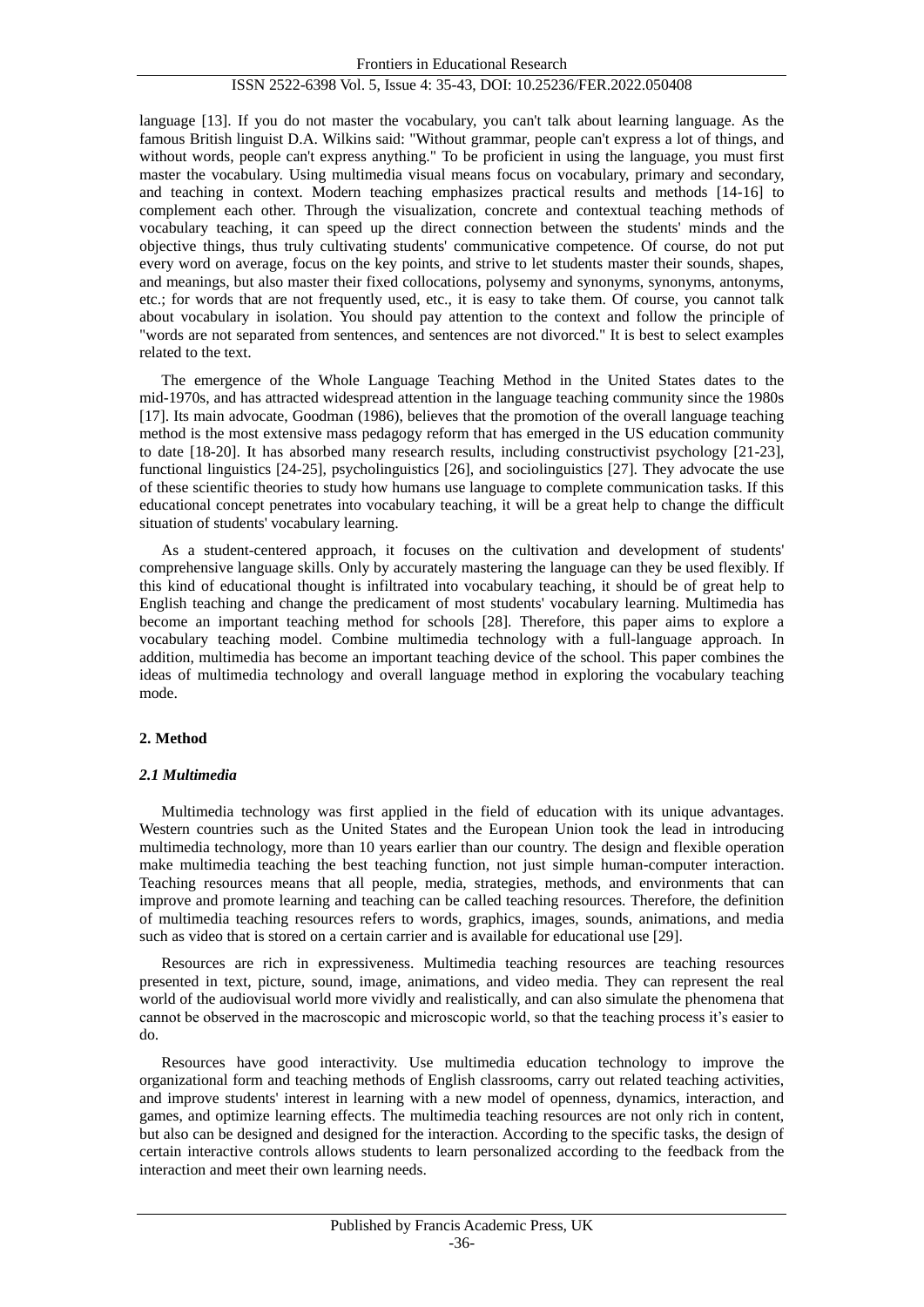#### *2.2 Resources Are Extremely Shared*

It can create specific situations for students' learning and stimulate students' learning motivation. It can improve the expression of teaching and make the classroom more interesting and interesting. Due to the inconvenience of communication and preservation, the information exchange in some areas is not smooth, which makes the teaching plans written by many excellent and experienced teachers not fully utilized, which largely causes the waste of knowledge and experience. Using multimedia technology to assist teaching, we can create a realistic teaching environment and form a lively learning atmosphere [30]. Through vivid images, simple and concise explanations, pleasant music, timely and effective feedback, we can fully mobilize students' enthusiasm and effectively stimulate students. The desire for knowledge makes their learning state the best.

The multimedia courseware is essentially digital teaching material, which can be widely spread through the network or other means of communication, and is convenient and fast to store. The situation of low resource utilization. The courseware produced by teachers with wisdom and experience can be fully embodied by multimedia teaching equipment. It enriches the students' knowledge, opens up the students' horizons, cultivates the students' self-learning ability, and improves the utilization of teaching information. With the university students and expand, the demand for more teaching resources to the greater, the limited nature of the conflict itself is infinite and teaching resources teaching resources requirements in this case has become an important contradiction with classroom teaching. The establishment of a multimedia teaching resource platform can realize resource sharing, accelerate the cooperation among various institutions to a large extent, share the superior resources within the university, form an atmosphere of complementing each other, and accelerate the expansion of teaching reform and scientific research ideas.

It is very necessary to integrate existing teaching resources and combine the characteristics and requirements of vocabulary teaching in higher vocational colleges to create targeted multimedia vocabulary courseware, so that the advantages of multimedia technology can be reflected in teaching practice, thereby improving vocabulary teaching Quality, stimulate students' interest in learning. In addition, through the multimedia, the teacher completed the teaching task in a short time, and the quality of teaching was also significantly improved. The application of multimedia teaching methods has dual practical significance.

#### *2.3 Vocabulary Teaching*

English teaching in our country has always been in the process of constantly exploring and constantly changing. From the earliest grammar translation method to the listening and speaking method to the communicative teaching and task-based teaching, English teaching workers have also experienced the transformation of teaching concepts again and again. In the grammar translation method, teachers spend most or all of their class time explaining texts and words, analyzing grammar rules, and students are listening to classes and taking classes. To overcome the dumb English phenomenon caused by the grammar translation methods, it is said that the teaching method is included in the English class, focusing on cultivating students' ability to listen and speak.

This is determined by the status of vocabulary in activities such as listening, speaking, reading, and writing. For low-level learners, too little vocabulary will affect learners. The ability to speak and write, etc.; vocabulary teaching should study the law of word formation. Any word in English is a collection of three elements of sound, form and meaning. This provides a reliable basis for learning and vocabulary. Some students have memorized the vocabulary of death, which is not only poor in effect, but also fast in forgetting. The low ability to remember words has become the primary problem for students in ethnic areas to learn English. One of the main reasons is that students do not have a good grasp of the correct way to remember words. In the teaching process, teachers should give correct guidance to this. If you can use the correspondence between word letters and phonetic symbols to combine memory, form a memory "module", reduce the memory control unit, and accurately read each pronunciation, you can remember the word for a long time. In addition, you can also use a word formation method such as derivative method (pre, suffix, and root), synthesis method, transformation method, etc. to remember a large number of new words; use positive and negative meanings, synonymous relations, slang, idioms, songs and tongue twisters, etc. Ways to help memorize new words. Make learners interesting and happy. Finally, students should read the words and texts frequently, so that "the word does not leave the mouth, the sentence does not leave the mouth", a sublimation of the understanding and use of the word's sound, shape, meaning.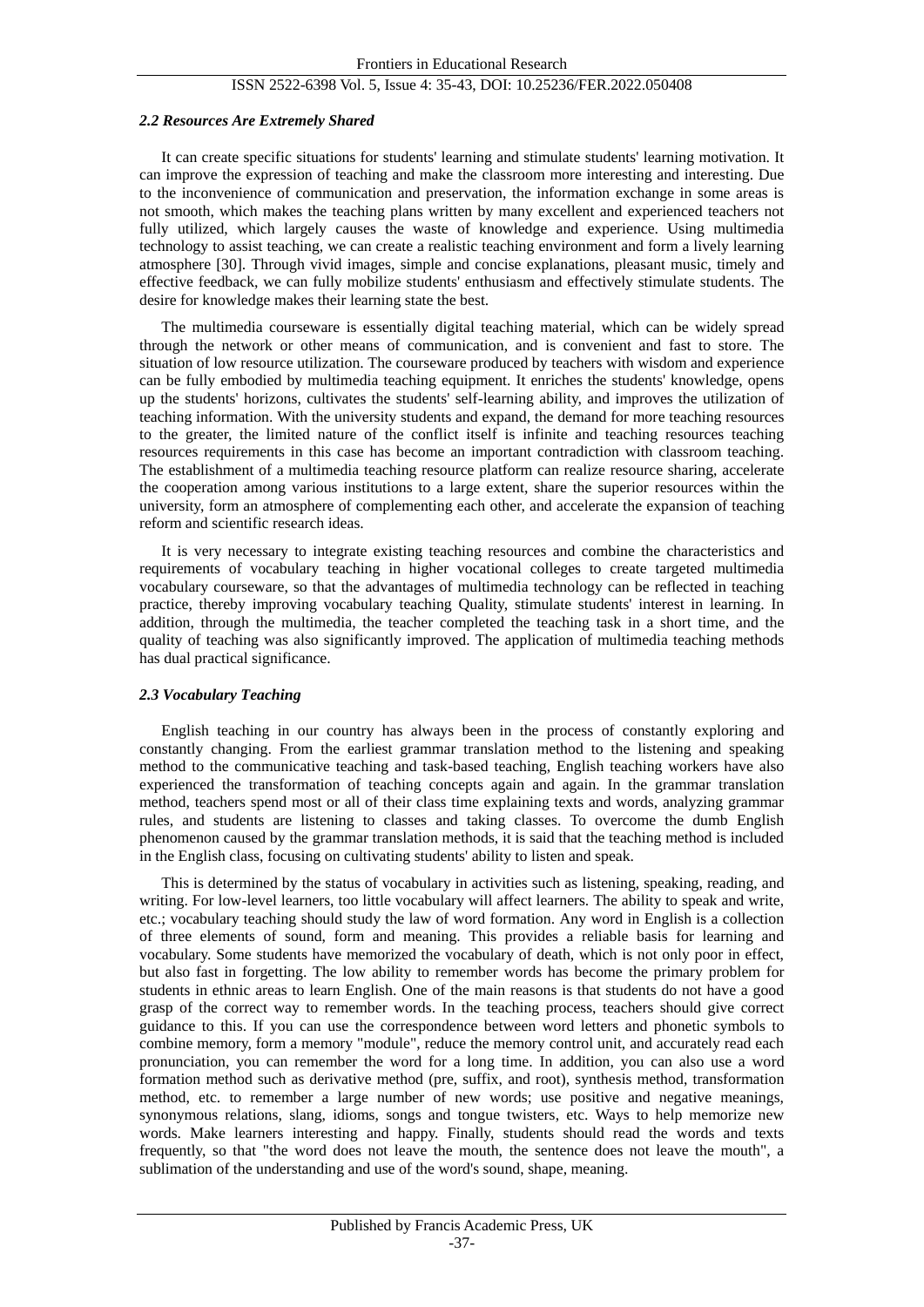Vocabulary teaching should be combined with communication and communication. Vocabulary is a subsystem in the language system, and its internal components are related and restrict each other. One of the purposes of learning a language is to use language for communication. Creating a language environment allows students to use the vocabulary they learn to engage in communication activities. For example, conduct language dialogues such as thematic dialogues, debates, discussions, and essays, and try to avoid the simple practice of teachers and students. Vocabulary teaching should be centered on students. Traditional vocabulary teaching is mostly teacher-centered. Teachers explain vocabulary usage, control classroom teaching, and students passively listen and take notes. The teachers are highly motivated and the students' initiative is poor. The classroom has become a quiet listening-injective lecture hall. English vocabulary teaching should be centered on students. Questioning, heuristics, discussion and other methods are used to guide students to discover problems, ask questions, think about problems, and solve problems. Teachers must be true. Become an organizer, helper, adviser, and mentor in classroom instruction. And can carry out equal and democratic language exchanges with students, develop students' intelligence, and develop their abilities. Realize teaching and learning, and improve teaching efficiency. In teaching, we should explore the rules of vocabulary teaching from multiple angles and multi-faceted ways, and correctly handle vocabulary teaching. Adhere to scientific and effective methods, use English as a communication tool, inspire students to remember, cultivate their interest in learning vocabulary, sum up memory rules, improve memory methods, and closely integrate vocabulary and context to promote their understanding of memory. Firmly master and use the vocabulary learned to improve reading comprehension and truly achieve the purpose of communication in English.

#### *2.4 Overall Language Teaching Method*

Whole language teaching is not a simple language teaching method or technique, but a set of theories and principles of language teaching. However, for the concept of overall language teaching, the language teaching community has not yet had a unified and universally recognized view. The whole is always greater than the sum of parts. Therefore, language should be taught as a whole. It is impossible to divide the language into parts of speech, vocabulary, and grammar, respectively. Whole language teaching advocates people to learn language through the use of words in the process of interacting with others in a variety of forms, purposeful, meaningful, and real speech environments. Whole language teaching defines itself through the integrity of the learning environment, the integrity of the learner, and the overall emphasis of the language itself. The overall language teaching mainly includes the following principles. The language is a whole. Language should not be dismembered into speech, grammar, and vocabulary. Language teaching should be student-centered, taking into account students' needs, goals, interests, abilities, learning styles, and strategies, mobilizing students' initiative, and allowing them to learn and use language in a targeted manner. Language knowledge and skills should be cultivated through a natural language environment, and human language knowledge and skills should not be artificially separated and cultivated in isolation. The teacher's function is transformed from a linguistic knowledge and skill passer to a planner, agitator, and inspiration. The acquisition of language-centered language should not be a process of passively and mechanically imitating speech acts, but through a wide range of language exchanges and exchange of ideas, from which to explore the process of discovering and summarizing the laws of language. In the process of getting, the learner is not simply imitating, but should constantly create a new language to meet the new communication needs. Students should focus on the idea of communication like children, instead of the language form, which requires they have the enthusiasm for learning and the passion for creation that they are anxious to express.

In classroom teaching, these principles are mainly embodied in the student-centered, full consideration of the students' needs, goals, interests, and differences. The language is no longer split into speech, vocabulary, and grammar, and no longer separate listening and speaking. In the overall language environment in which the language is used for the real purpose, the language rules are internalized through interaction with others [31]. Learn the ability to generate language. And this is the same as the communicative approach.

In teaching, we should explore the rules of vocabulary teaching from multiple angles and multi-faceted ways, and correctly handle vocabulary teaching. Adhere to scientific and effective methods, use English as a communication tool, inspire students to remember, cultivate their interest in learning vocabulary, sum up memory rules, improve memory methods, and closely integrate vocabulary and context to promote their understanding of memory. Firmly master and use the vocabulary learned to improve reading comprehension and truly achieve the purpose of communication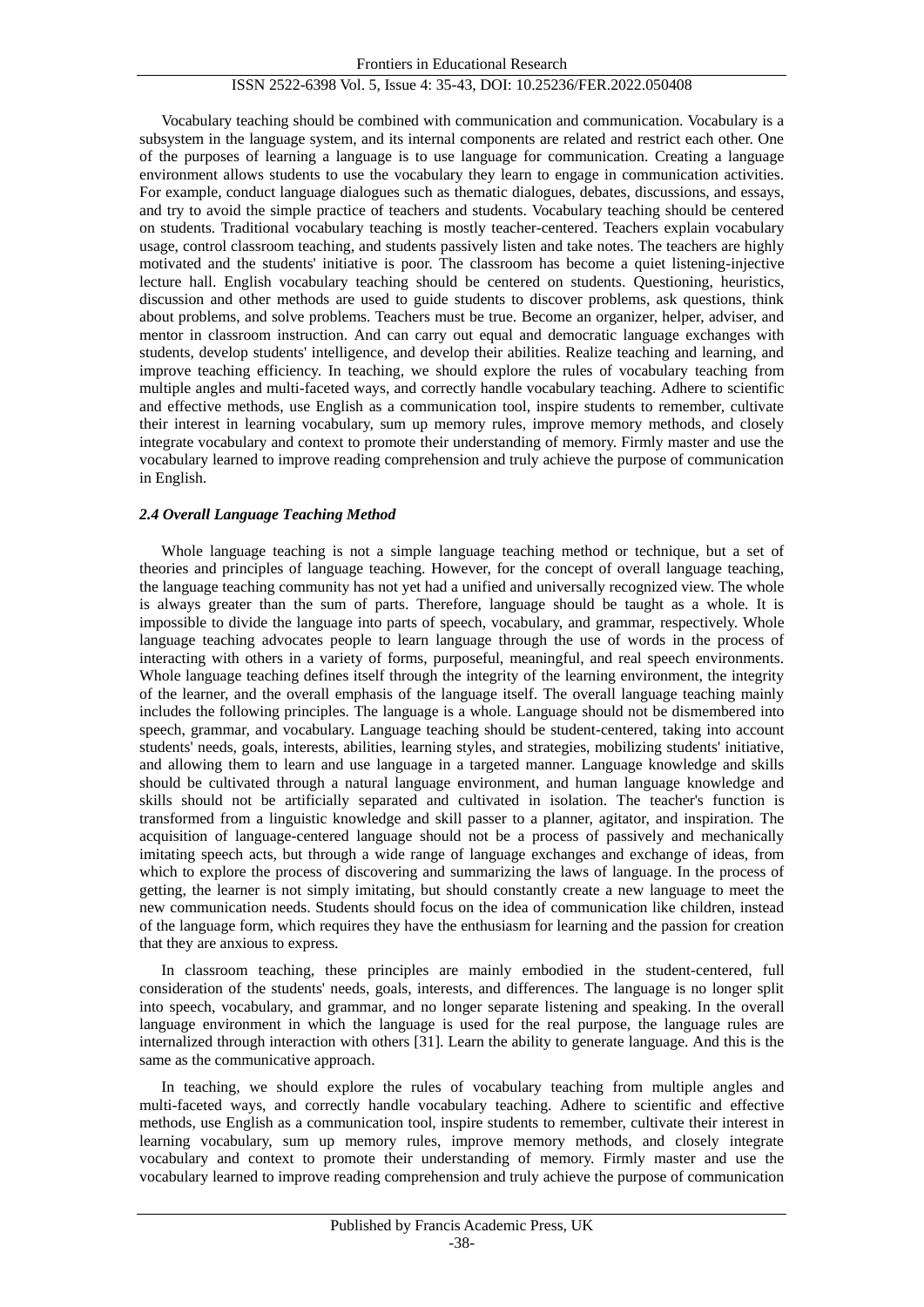in English.

#### **3. Architecture Design of British Vocabulary Multimedia Teaching Platform**

#### *3.1 Demand Analysis*

The functional requirements of the user for the multimedia teaching resource platform mainly include: teaching resource sharing and teaching interaction functions.

#### *3.2 Feasibility Analysis*

# *3.2.1 Technical Feasibility*

The platform is developed by ASP.NET+Oracle database, and the platform adopts B/S three-tier architecture. The ASP.NET framework is a web server-side scripting technology introduced by Microsoft Corporation [32]. The performance of its cross-platform applications meets the needs of different users and platforms. Oracle Database is a database management system from Oracle that is portable, reliable, shared, scalable, and secure. The B/S architecture has a three-tier structure, including a presentation layer, a functional layer, and a data layer. Each layer is relatively independent. Under the B/S structure, the user does not need the security platform application software and can complete the database directly through the browser. Implementation of access and applications.

#### *3.2.2 Economic Feasibility*

The security and reliability of the Oracle database can meet the requirements of platform security [33]. The B/S structure eliminates the need to install a user client, which reduces the cost of the user, and the platform can be managed in the background through management without any user operation [34], which greatly saves the user's overhead and has a practical application of the platform. Economic feasibility.

#### *3.3 Platform Interface and Database Design*

This system uses Eclipse as a platform development tool, using the Oracle database (which only contains the relevant teaching resources of English vocabulary, including teaching videos and teaching courseware, etc). Users can choose courseware and video materials to browse on the website, as shown in Figures 1, 2, 3, and 4.



*Figure 1: User registration*



*Figure 2: Platform main interface*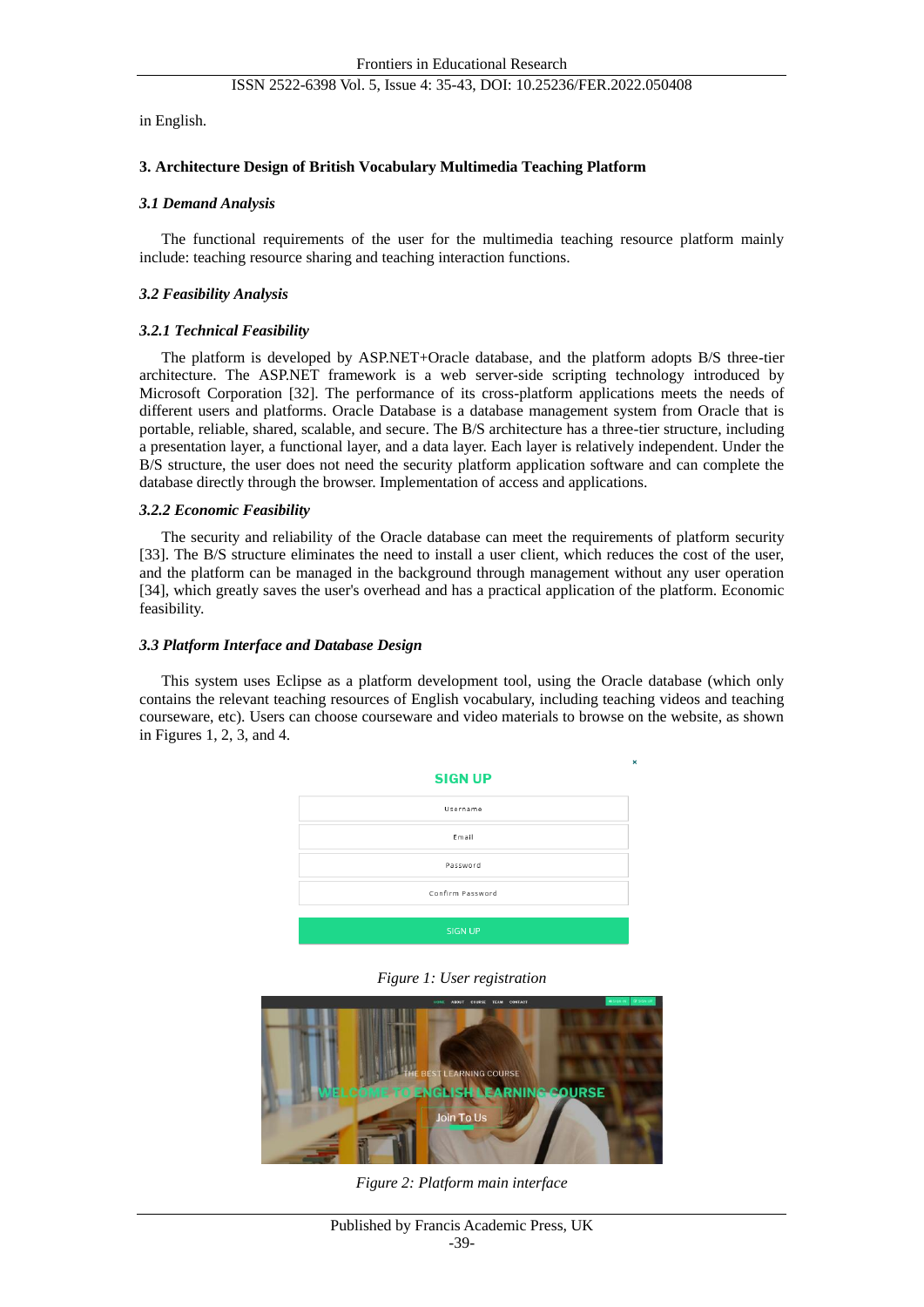# **OUR COURSE**



*Figure 3: Course interface*

|                                                                                          | <b>ADMISSION FORM</b> |  |
|------------------------------------------------------------------------------------------|-----------------------|--|
|                                                                                          | Your Name             |  |
| <b>GET 100 OF ONLINE COURSES</b>                                                         | Your Email            |  |
| 55<br>26<br>36<br><b>SECONDS</b><br><b>HOURS</b><br><b>DAYS</b><br><b>MINUTES</b><br>--- | Your Phone Number     |  |
|                                                                                          | Course type*          |  |
|                                                                                          | Your Message          |  |
|                                                                                          | Send                  |  |

*Figure 4: Message interface*

According to each module with functional design and a back-end database, so that the platform can add the contents of the plane through the spooler, delete, and modify.

# **4. Experimental Effect Analysis**

# *4.1 Experimental Design*

In the experiment, 68 students in each of the two experimental groups were selected as experimental subjects for vocabulary testing. The first part is the vocabulary breadth test, and the second part is the vocabulary knowledge depth test questionnaire, separated by three days. Both tests were conducted for about thirty to forty minutes. Data collection was performed immediately after the test. Although there were 68 students in the two groups, the experimental group had only 54 valid vocabulary breadth tests, 55 in the control group and 58 in the experimental paper. Therefore, data analysis is based on these valid scores. The experimental group provided a multimedia platform and adopted the overall language teaching method for the teaching of British vocabulary [35]. The control group adopted the traditional method of the control group. As most teachers do in high school, the teacher gives students examples of meaning, collocation, and target words, and then students write them in their notebooks. The results are shown in Table 1.

| Table 1: Vocabulary test table for the control group and the experimental group before the start of the |
|---------------------------------------------------------------------------------------------------------|
| experiment                                                                                              |

|           | Group              | Number | Average score |
|-----------|--------------------|--------|---------------|
| VB-score  | Experimental group | 51     | 35.1765       |
|           | Control group      | 53     | 34.9434       |
| DVK-score | Experimental group | 51     | 51.9804       |
|           | Control group      | 53     | 50.2264       |

As can be seen from Table 2, the experimental group in vocabulary size test 35.1765, 34.9434 group; lexical depth of knowledge in the test, the average score in the experimental group divided 51.9804, 50.2264 points average in the control group, the test can be seen in twenty-two score gap for the group is very small. Three months after the start of the experiment, the vocabulary breadth and depth tests were conducted again for the two groups of students. The results are shown in Table 2.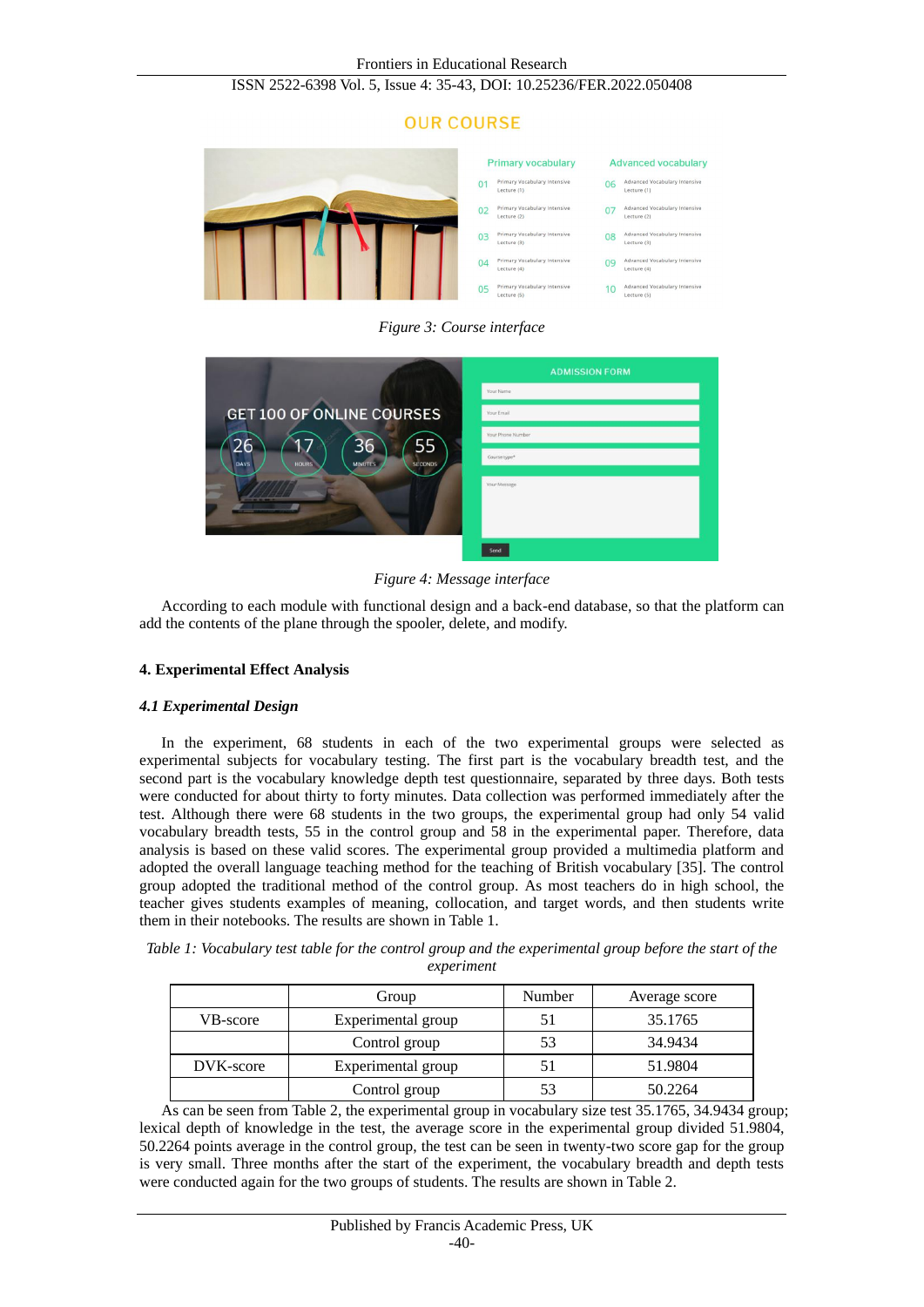|           | Group              | Number | Average score |
|-----------|--------------------|--------|---------------|
| VB-score  | Experimental group |        | 83.1645       |
|           | Control group      | 53     | 84.8464       |
| DVK-score | Experimental group |        | 61.9413       |
|           | Control group      |        | 60.3294       |

*Table 2: Vocabulary test table of the control group and the experimental group after three months*

It can be seen from the experimental results that the experimental group of multimedia-assisted teaching has made significant progress after a period of teaching. In the control group using the general teaching method, the progress is not very obvious.

#### **5. Conclusion**

In theory, the idea of holistic language teaching provides theoretical guidance for the whole process of language teaching, which naturally includes vocabulary teaching, and the overall teaching ideology is consistent with vocabulary acquisition theory, such as providing a real language environment, emphasizing learn to master and develop abilities in use. Therefore, applying the whole language teaching thought to vocabulary teaching will definitely promote vocabulary teaching. In addition, vocabulary teaching in such a teaching mode is not only to teach words to teach words, but also to integrate words into scenes and activities. To reflect the real scenes and complete related activities, the vocabulary that has already been learned is also it will be continuously reproduced and used, which not only activates the correlation between vocabularies, but also plays a role in reviewing and consolidating.

The teacher informatizes the content taught in the teaching work, uploads it to other places through the network, and then classifies it into different categories through the administrator, stores it in different servers, and realizes file sharing through sharing. The construction of a multimedia teaching resource platform management system for colleges and universities can provide a real-time communication platform for teachers and students, which can greatly promote the teaching quality and teaching effect of the classroom.

Teachers can improve their ability to use multimedia to make full use of these devices. For example, create more attractive courseware to increase student enthusiasm; provide more real discourse to familiarize students with the use of vocabulary; and use it as an effective tool in language activities. And teachers can encourage students to provide some interesting topics, discuss in class, and provide students with more opportunities to use words in a real language context.

#### **References**

*[1] Pakdaman M, Ahmadian A, Effati S, et al. Solving Differential Equations of Fractional Order Using an Optimization Technique Based on Training Artificial Neural Network. Applied Mathematics & Computation, 2017, 293(C):81-95.*

*[2] Feng J, Lei Y, Guo L, et al. A Neural Network Constructed By Deep Learning Technique and Its Application to Intelligent Fault Diagnosis of Machines. Neurocomputing, 2017:S0925231217312894.*

*[3] Santos I, Henriques R, Mariano G, et al. Methodologies to Represent and Promote the Geoheritage Using Unmanned Aerial Vehicles, Multimedia Technologies, and Augmented Reality. Geoheritage, 2018, (10):1-13.*

*[4] Made Rajendra I, Made Sudana I. The Influence of Interactive Multimedia Technology to Enhance Achievement Students on Practice Skills in Mechanical Technology. Journal of Physics: Conference Series, 2018, 953(1):012104.*

*[5] Xu J. A Study of Extension Strategies of Multimedia Online Teaching Platform in Sports Teaching of Universities. Journal of Computational & Theoretical Nanoscience, 2017, 14(1):94-98.*

*[6] Ling, Yang, Xingbiao. Design and Implementation of the Platform for Multimedia Resource Sharing based on Cloud Technology. Applied Mechanics & Materials, 2014, 686(7):236-240.*

*[7] Wang, Jie Feng. "Design and Implementation of Online English Multimedia Teaching System Based on B/S Mode." Sixth International Conference on Intelligent Systems Design & Engineering Applications 2016.*

*[8] Zhang L, Liu M, Shi Z, et al. Research on Virtual Basic Laboratory and Experimental Teaching Resources Platform Based on Cloud Computing. Physical Review, 2014, 271(2):549-554.*

*[9] Lv, Zhihan, and Houbing Song. "Trust Mechanism of Multimedia Network." ACM Transactions on*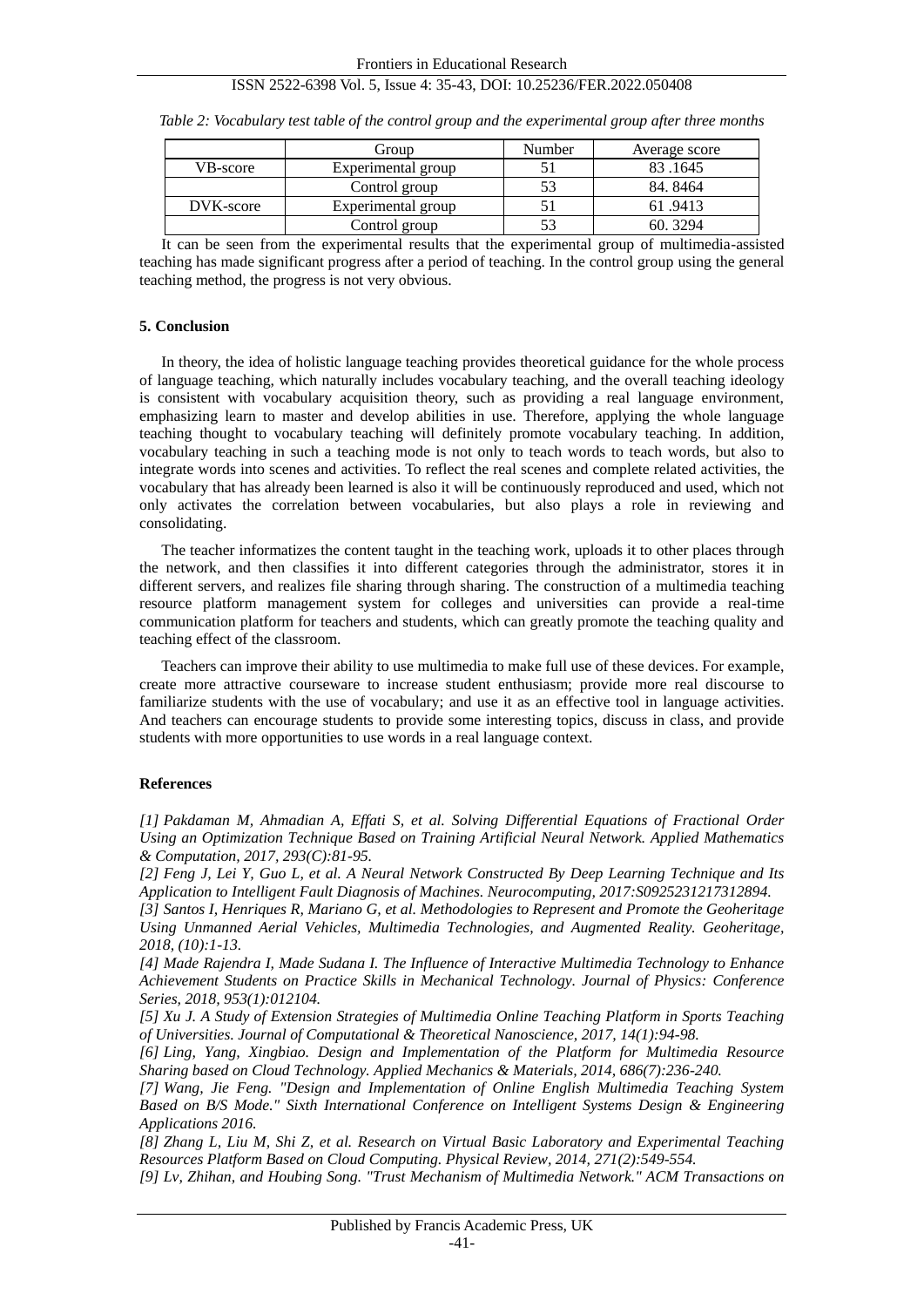*Multimedia Computing, Communications, and Applications (TOMM)(2020).*

*[10] Tian L, Ling B. Design and Application of Multi-layered Foreign Language Network Teaching Resource Platform International Conference on Computer Science & Software Engineering. 2008.*

*[11] He B X, Zhuang K J. Research on the Intelligent Information System for the Multimedia Teaching Equipment Management International Conference on Information System & Artificial Intelligence. 2017:364:394.*

*[12] Armenteros M, Liaw S S, Sánchez-Franco M J, et al. Analysis of FIFA referees and assistant referees' motivational factors towards the Multimedia Teaching Materials. Education & Information Technologies, 2017, 22(3):1-32.*

*[13] Hasegawa T, Koshino M, Ban H. An English vocabulary learning support system for the learner's sustainable motivation. Springerplus, 2015, 4(1):1-9.*

*[14] Sundqvist P, Wikstrom P. Out-of-school digital gameplay and in-school L2 English vocabulary outcomes* ☆*. System, 2015, 51:65-76.*

*[15] Ashraf H, Motlagh F G, Salami M. The Impact of Online Games on Learning English Vocabulary by Iranian (Low-intermediate) EFL Learners. Procedia - Social and Behavioral Sciences, 2014, 98:286-291.*

*[16] Chou M. Assessing English vocabulary and enhancing young English as a Foreign Language (EFL) learners' motivation through games, songs, and stories. Education 3-13, 2014, 42(3):284-297.*

*[17] Huang L Y. Learning to Read with the Whole Language Approach: The Teacher's View. English Language Teaching, 2014, 7(5):71-77.*

*[18] Ghalib T K, Al-Hattami A A. Holistic versus Analytic Evaluation of EFL Writing: A Case Study. English Language Teaching, 2015, 8(7):225-236.*

*[19] Muñoz Campos D. Problem-Based Learning: An Experiential Strategy for English Language Teacher Education in Chile.. Profile Issues in Teachers Professional Development, 2016, 19(1): págs. 29-40.*

*[20] Bukor E. Exploring teacher identity from a holistic perspective: reconstructing and reconnecting personal and professional selves. Teachers & Teaching, 2015, 21(3):305-327.*

*[21] Tok M. Examining Pre-Service Teacher Views on the Implementation of Screen-Based Writing Instruction. International Electronic Journal of Elementary Education, 2015, 7(2):235-252.*

*[22] Daniel K, Hirshleifer D, Subrahmanyam A. Investor Psychology and Security Market Under*‐ *and Overreactions. Journal of Finance, 2010, 53(6):1839-1885.*

*[23] Tversky A, Kahneman D. The framing of decisions and the psychology of choice. Science, 1981, 211(4481):453-458.*

*[24] Martin J R. Evolving systemic functional linguistics: beyond the clause. Functional Linguistics, 2014, 1(1):1-24.*

*[25] Noor M, Ali M, Muhabat F, et al. Systemic Functional Linguistics Mood Analysis of the Last Address of the Holy Prophet (PBUH). Social Science Electronic Publishing, 2015, 3:1-9.*

*[26] Fernã•Ndez E M, Augusto D S R, Agustina C. Bilingual innovations: Experimental evidence offers clues regarding the psycholinguistics of language change. Bilingualism Language & Cognition, 2017, 20(2):251-268.*

*[27] Herk G V. Globalising sociolinguistics: challenging and expanding theory. Journal of Multilingual & Multicultural Development, 2017, 38(6):1-2.*

*[28] Lv, Zhihan, Liang Qiao, and Houbing Song. "Analysis of the Security of Internet of Multimedia Things." ACM Transactions on Multimedia Computing, Communications, and Applications (TOMM)(2020).*

*[29] Lv, Zhihan, Liang Qiao, Amit Kumar Singh, Qingjun Wang. "Fine-grained Visual Computing Based on Deep Learning." ACM Transactions on Multimedia Computing, Communications, and Applications (TOMM)(2020).*

*[30] Zhang, Y., He, Q., Xiang, Y., Zhang, L. Y., Liu, B., Chen, J., & Xie, Y. (2017). Low-cost and confidentiality-preserving data acquisition for internet of multimedia things. IEEE Internet of Things Journal, 5(5), 3442-3451.*

*[31] Lv, Zhihan, Alaa Halawani, Shengzhong Feng, Shafiq Ur Réhman, and Haibo Li. "Touch-less interactive augmented reality game on vision-based wearable device." Personal and Ubiquitous Computing 19, no. 3-4 (2015): 551-567.*

*[32] Fabisiak, L. 2018. "Web Service Usability Analysis Based on User Preferences," Journal of Organizational and End User Computing (30:4), pp. 1-13.*

*[33] Lv, Z., Li, X., Wang, W., Zhang, B., Hu, J., & Feng, S. (2018) "Government Affairs Service Platform for Smart City", Future Generation Computer Systems, 81, pp.443-451.*

*[34] Mahmoud Zaher, Abdulaziz Shehab, Mohamed Elhoseny, Farahat Farag Farahat, Unsupervised Model for Detecting Plagiarism in Internet-based Handwritten Arabic Documents, Journal of*